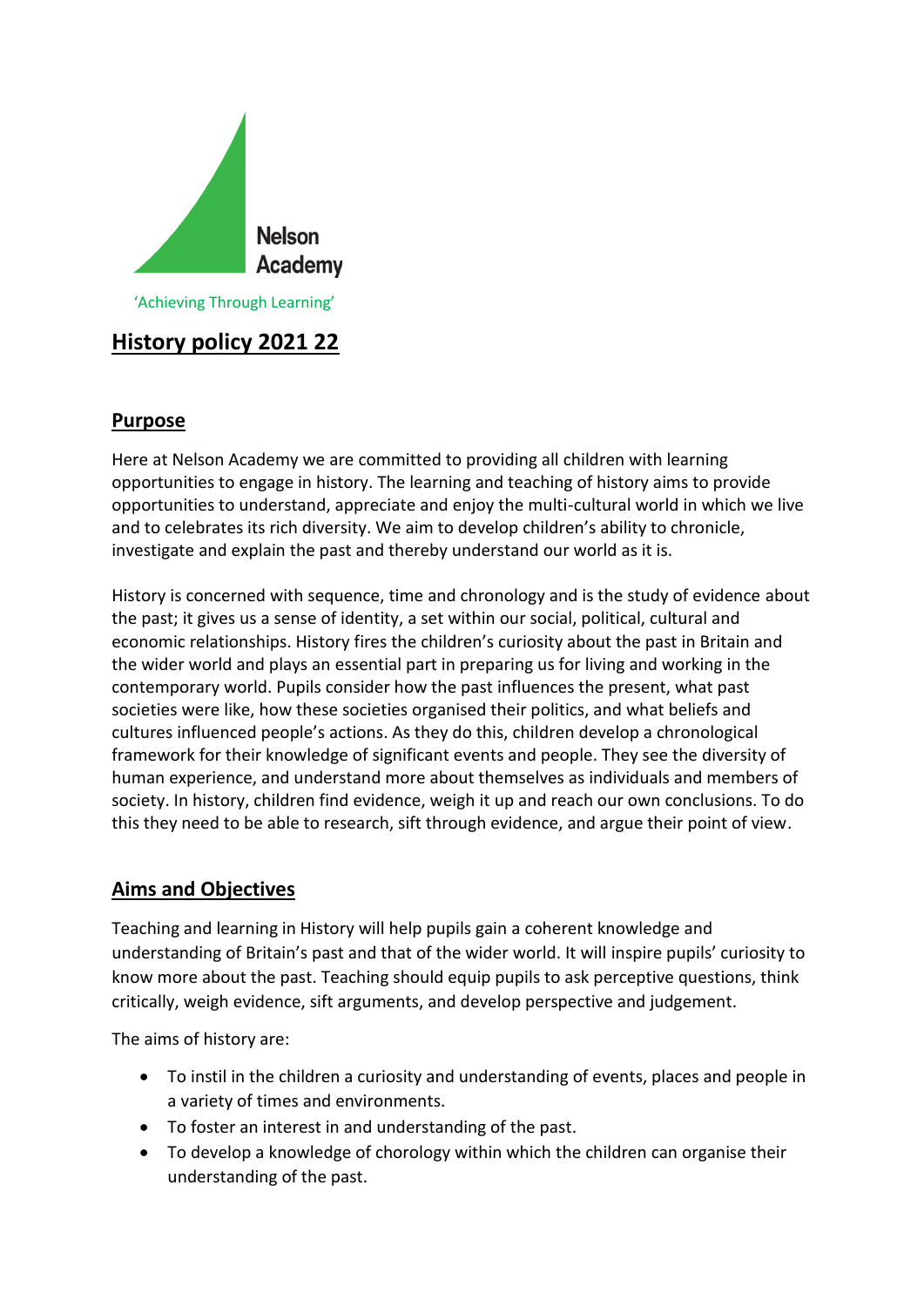- To enable children to know about significant events in British and world history.
- To help children understand society and their place within it, so that they develop a sense of their cultural heritage.
- To understand how the past was different from the present and that people of other times and places may have had different values and attitudes from ours.
- To understand that events have a multiplicity of causes and that historical explanation is provisional, debatable and sometimes controversial.
- To develop skills of enquiry, investigation, analysis, evaluation and presentation.

#### **Curriculum**

The children undertake a broad and balanced programme that takes account of abilities, aptitudes and physical, emotional and intellectual development. Through history the children learn a range of skills, concepts, attitudes and methods of working. At Nelson Academy we are keen to adapt where possible to link our topics and learning to local perspective.

### **Teaching and Learning**

The school uses a variety of teaching and learning styles in history lessons. We aim to develop the children's knowledge, skills and understanding in history and we use a variety of teaching and learning styles in our history lessons. We take on a whole class learning approach and combine this with enquiry-based research activities. Where possible, we like to support the children's learning with appropriate artefacts, such as objects, books or pictures. We encourage each key stage to go and visit museums or history places of interest, as well as allow visitors who can develop the children's interest through different workshops or to talk about their experiences with the past. Children develop history understanding through a range of teaching methods, including through the use of art, drama, dance and computing. Children are provided with the opportunity to work independently or collaboratively, to ask as well as answer historical questions. We focus on helping children understand that historical events can be interpreted in different ways and that they should always ask searching questions, such as 'how do we know?', about any information that they are given.

We recognise the fact that we have children of differing ability in all our classes, and so we provide suitable learning opportunities for all children by matching the challenge of the task to the ability of the child. We achieve this through a range of strategies which are differentiated by task, expected outcome and/or support from peers or adults.